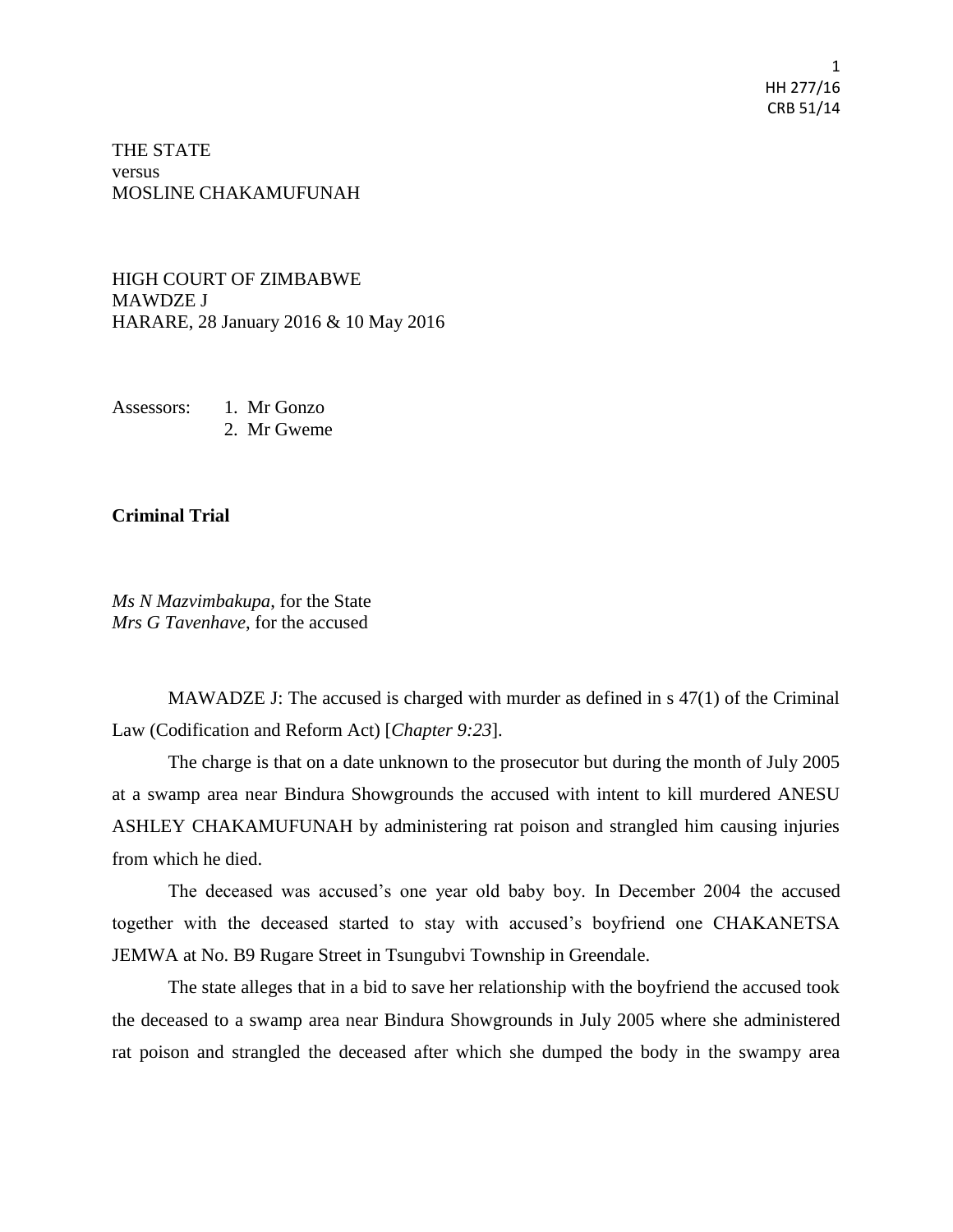among tall grass and gum trees near a sewage pipe. The accused then returned to her boyfriend without the baby.

It is alleged that the accused's boyfriend together with CHARLES BHANYA and ANASTANCIA MABHEKANI questioned the accused about the whereabouts of the child and accused said she had left the child with her mother in law in Bindura. The deceased was discovered by one JAMES SONGA who reported to the police. The state alleges that the post mortem report shows the cause of death as broken larynx and asphyxia.

The accused in her defence outline said she grew up in an orphanage and that she does not know her parents or the identity of any of her relatives. The accused said she was then impregnated by a person she does not know and that this forced her to leave the orphanage and latter gave birth to the deceased. Accused said she then started to live with a boyfriend but the boyfriend threatened to dump her because of the child she had. The accused said she committed this offence in order to salvage her relationship. It is accused's defence that she suffered from diminished responsibility arising from her upbringing.

During the trial three exhibits were produced by consent. These are;

#### Exhibit 1

A post mortem report done on 20 July 2005 which shows cause of death as asphyxia.

# Exhibit 2

Accused's confirmed warned and cautioned statement. In that statement accused said she killed the deceased because her live in boyfriend since January 2005 had said he only loved her and not the child. Accused said this was in June 2005. She said the boyfriend on three different occasions gave her money to take the child to the father of the child but she failed. On the fourth occasion she said when she was given the money she then administered rat poison and dumped the child at about 1800hours in a bush and returned to the boyfriend where she lied that she had left the child with the grandmother of the child. The accused gave this statement on 13 August 2005. As per exh 3 (a) and 3 (b) the accused on 16 November 2015 was examined by two doctors Dr Mabwazara and Dr Ncube to ascertain her mental state. The accused was found to be normal.

All the evidence of the state witnesses except that of accused's then boyfriend CHAKANETSA JEMWA was admitted in terms of s 314 of the Criminal Procedure and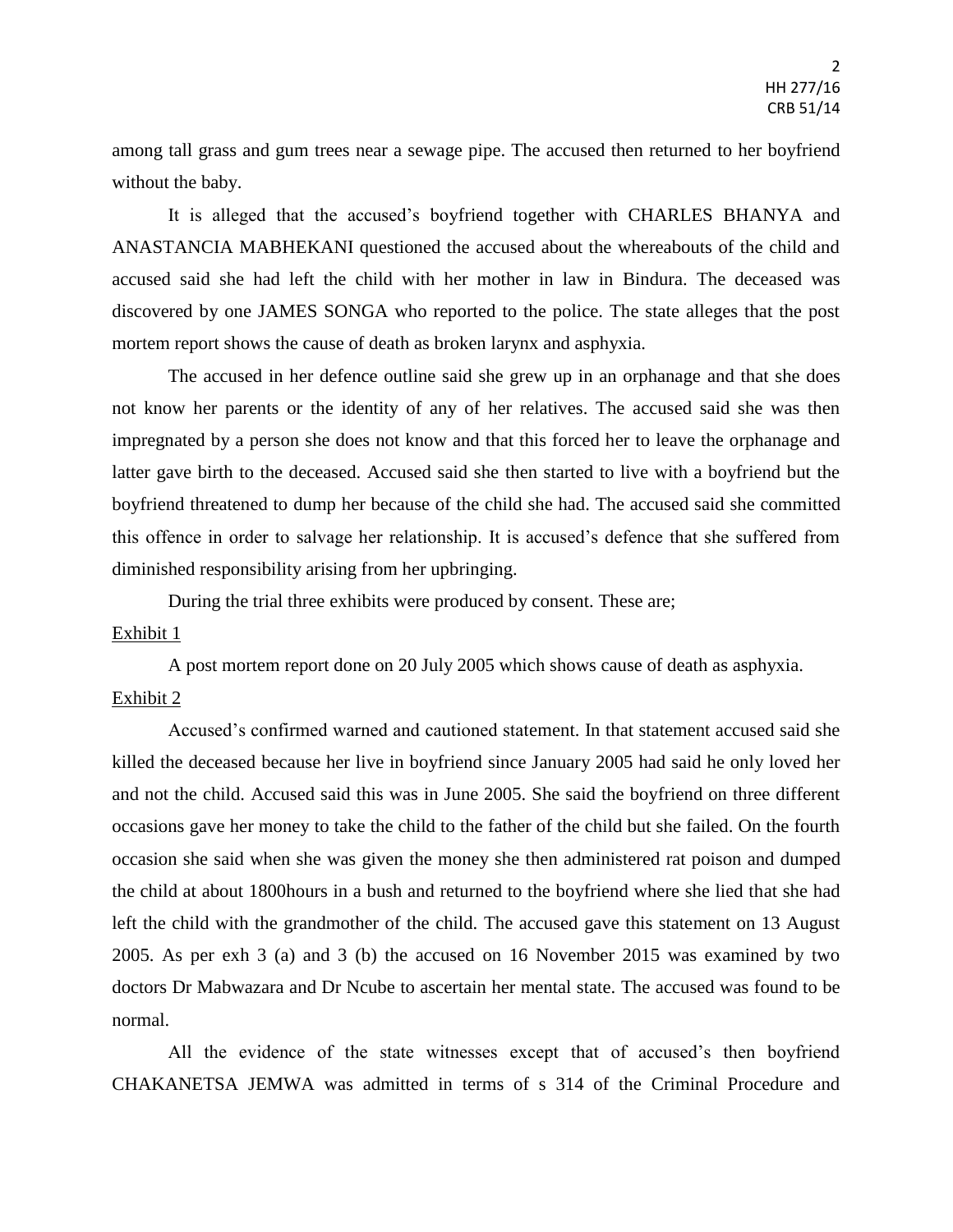Evidence Act [*Chapter 9:07*]. It means that that evidence is not in issue. For clarity purposes we however summarise the uncontroverted evidence as follows:

#### DR NORBERT CHITOWA

The evidence of Dr Norbert Chitowa is that external force was used on the throat of the deceased and that this caused asphyxia. It is clear therefore that the deceased was strangled.

## CHARLES BHANYA

The evidence of Charles Bhanya is similar to that of the accused's live in boyfriend one CHAKANETSA JEMWA who gave *viva voce* evidence.

## ANASTANCIA MABHEKANI

She is a sister to accused's live in boyfriend CHAKANETSA JEMWA and also to one CHARLES BHANYA. Her evidence is similar to that of her brothers.

# JAMES SONGA

James Songa is the one who discovered the deceased's body on 17 July 2005 and reported to the police.

#### JERRFANOS HUNDURE

He is the police detail who attended the scene of crime where the deceased's body was discovered. He found the body without a shirt and caused the post mortem to be done.

#### MARSHAL THANDIWE MUYAMBI

She is a member of the police special constabulary and was known to both accused and accused's child the deceased. As a result she was able to identify deceased's body as that of accused's child and she caused the police to look for the accused. Her evidence is that accused was only located a week after the discovery of deceased's body and that upon being questioned accused initially lied that she had left the child at SOS Village in Bindura. The accused was then arrested.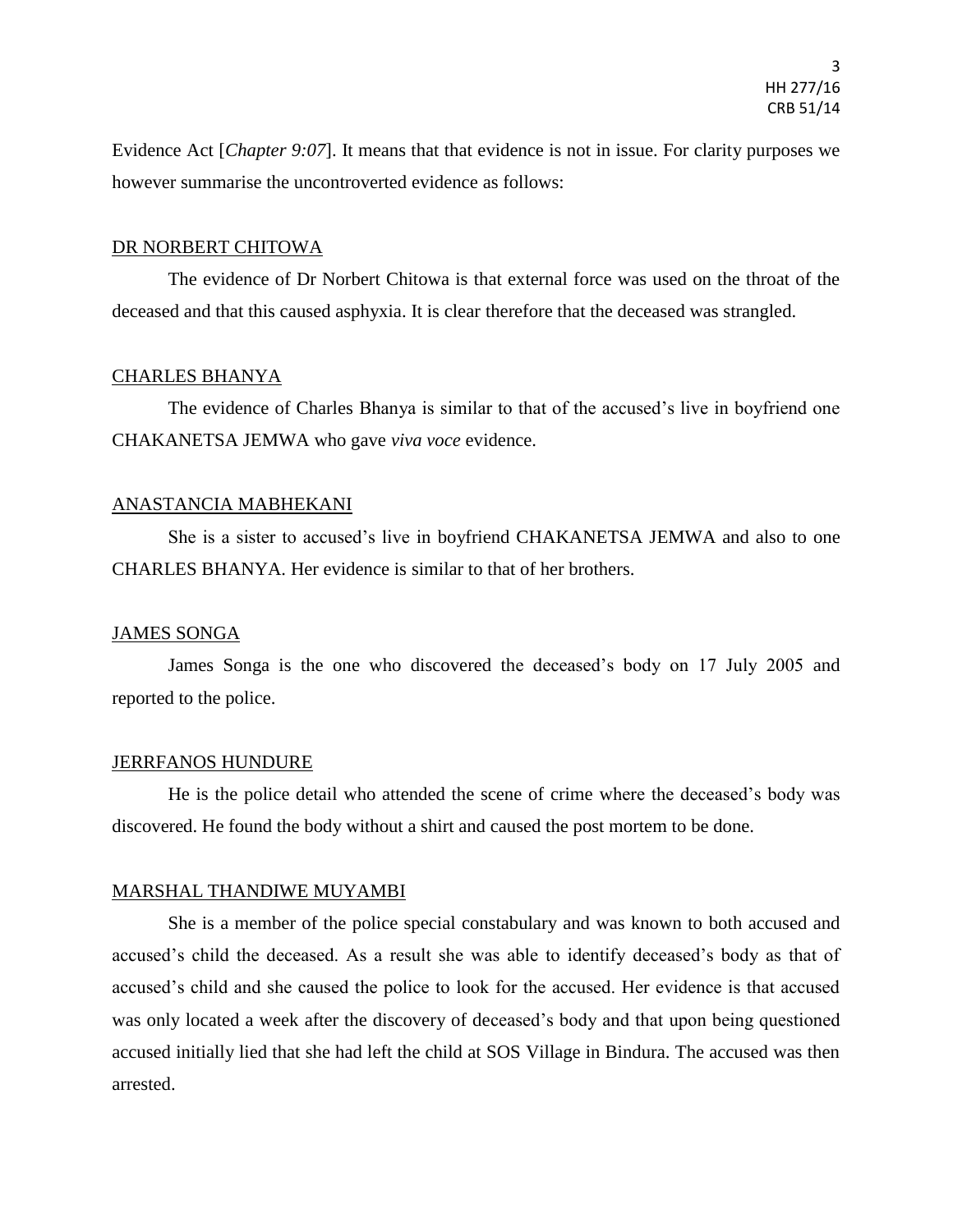#### PETER SITHOLE

He is a nurse at Bindura General Hospital and certified deceased's body dead.

### MAFION MUCHENA

He is a member of ZRP CID who recorded accused's warned and cautioned statement on 13 August 2005 and had it confirmed at court on 16 August 2006.

## ENERGY MUNDANDISHE

He is a member of ZRP CID and witnessed the recording of accused's confirmed warned and cautioned statement.

# TONDERAI MAGAHA

He is a member of ZRP CID to whom accused made indications at the scene of crime on 12 August 2005.

# DR MASVIKOVERE

This is the doctor who compiled the post mortem report as per exh 1 and observed the broken larynx. We now turn to the *viva voce* evidence.

#### CHAKANETSA JEMWA

He testified that he fell in love with accused who had her own child. The accused told him that the father of the child had gone to the United Kingdom (UK) and had left the accused and the child in the custody of his mother being accused's mother in law. He said accused then said the mother in law later chased the accused and the child away which caused accused to stay as a lodger in an area called 'O' section.

Chakanetsa Jemwa (Jemwa) said the accused told him that she had grown up in an orphanage until she fell pregnant. Jemwa said he was staying at no B 9 Rugare Street Tsungubvi in Glendale and that since he fell in love with the accused he invited the accused to stay with him as husband and wife in December 2004. He said he accepted the accused and her child and had absolutely no issues with the child whom he supported.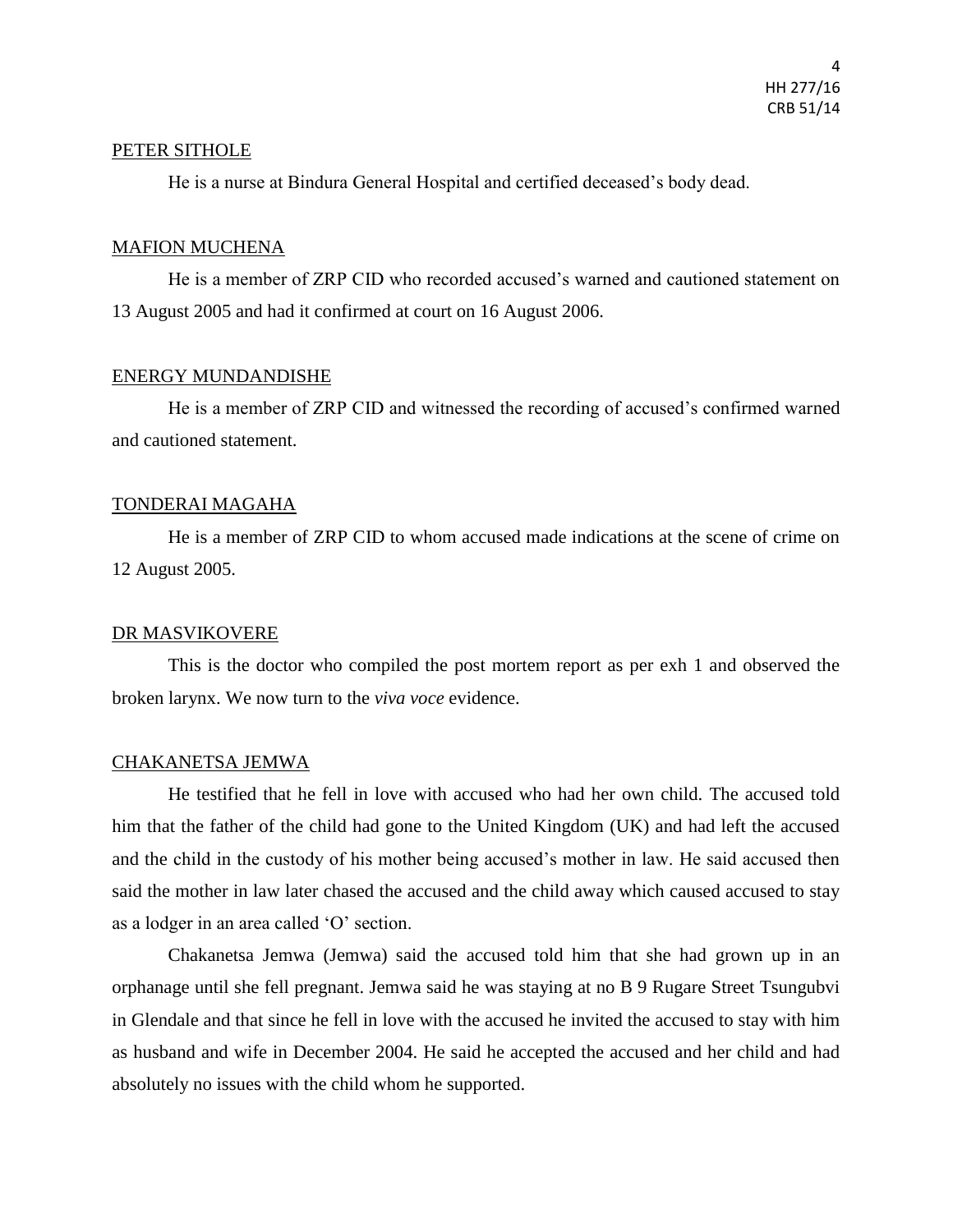Jemwa said the accused would occasionally leave home with the child saying she was going to visit her mother in law the grandmother of the child to show her the child and that he had no problems with that. Upon her return he said the accused would bring soap, porridge and clothes which she alleged she would have been given by the grandmother of the child. He himself had however not seen or talked to this grandmother.

Sometime in July 2005 he said the accused said the father of the child had come from UK and wanted to see the child and he allowed her to go with the child. He said the accused only returned at 8pm without the child saying she had left the child with the grandmother. Jemwa said this was improper as the child was still breast feeding hence he together with his brother Charles Bhanya and his sister Anastancia Mabhekami told the accused to go back and bring the child. The accused promised to bring back the child the following day.

The next day Jemwa said the accused left ostensibly to collect the child and he left for work. Jemwa said upon his return from work he found a note on their bed written by the accused in which the accused said she was no longer coming back to stay with Jemwa because Jemwa's relatives did not want her to stay with Jemwa. He said this surprised him and the accused never returned.

Jemwa said after some weeks he bumped into the accused at OK supermarket in Bindura and the accused did not have the child. He asked where the child was and the accused said the child was with the grandmother. He said he offered to go and see the child but the accused said that was not possible as Jemwa was not known to the grandmother of the child.

Jemwa said after some days CID details came looking for the accused and he told them the accused had left and showed them the note the accused had written. He advised them that the accused was now saying she was staying in Bindura. He was later advised of the accused's arrest and the death of the child.

Under cross examination Jemwa denied that he did not want to stay with the accused's child. He denied ever giving the accused bus fare in order to go with the child to the father but said he gave the accused bus fare to go to the baby clinic with the child. In fact the said he lived very well with the accused and the child and that the accused was a normal person although reserved.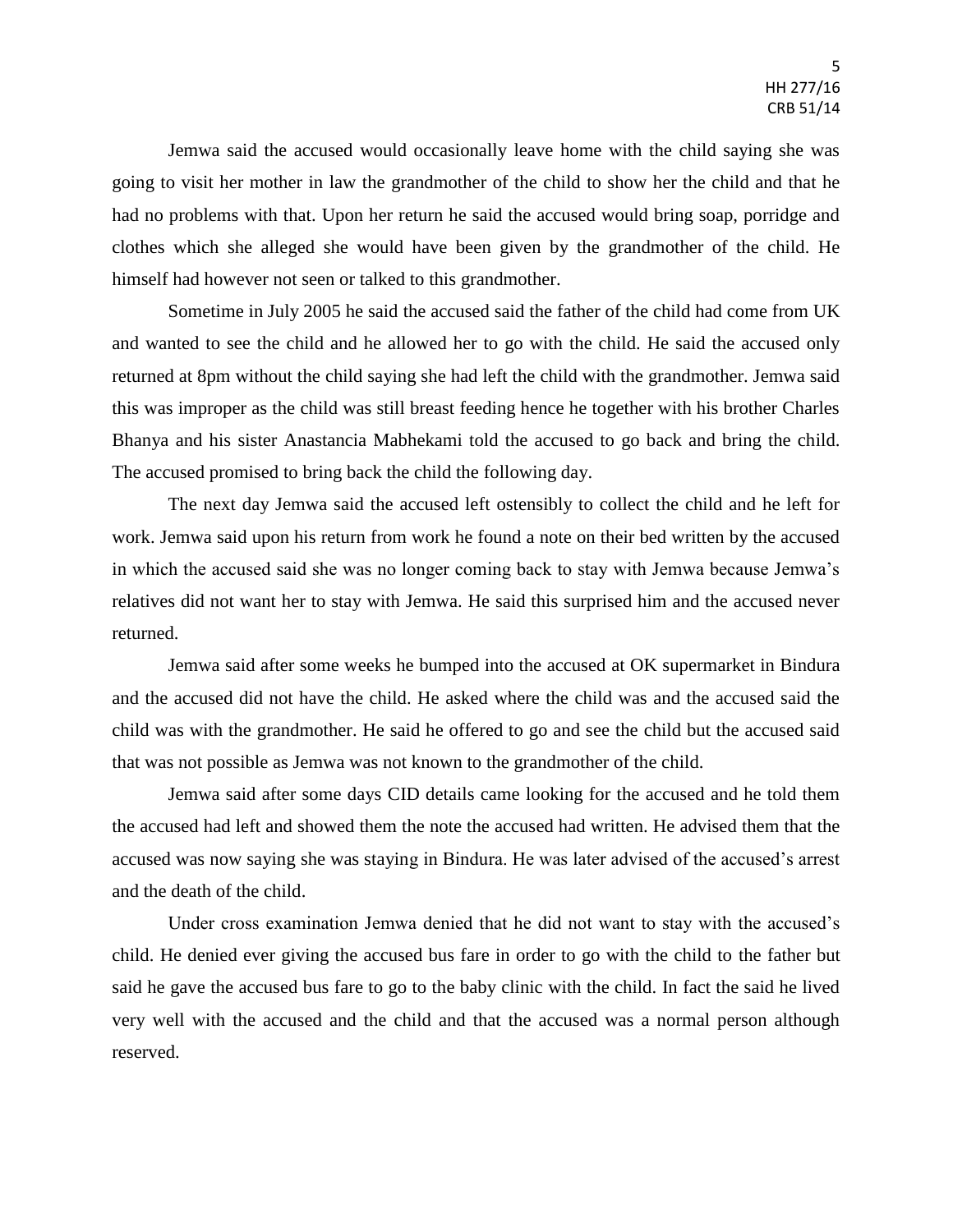Jemwa said the accused was well aware that he was willing to stay with the accused's child and that he had happily stayed with the accused and the child for 7 months before the accused left with the child. He said he provided for the child and that the accused was of sober habits.

Under cross examination Jemwa said it was only after the accused's arrest that he realised that the accused had lied to him about the grandmother of the child. He dismissed as false that he had at any stage threatened to end his affair with the accused because of the child. Instead he said he fell in love with the accused well knowing that she had a breastfeeding child and that he invited both accused and her child to stay with him. Jemwa said the accused had told him that the father of the child is one Kudakwashe Ndandarika who had left for UK.

In our assessment Jemwa gave his evidence very well. He impressed us as a wellmeaning and mature person. In fact the accused's counsel had difficulties in putting any useful questions to him. He was genuinely in love with the accused and it would appear he too was lied to by the accused. Jemwa's account of how he stayed with the accused up to the time of the accused's arrest is clear and straight forward. We therefore assess him as a credible witness.

#### THE ACCUSED'S EVIDENCE

The accused in her evidence said Jemwa initially accepted her and the child but later on did not want to stay with the child. The accused said she was given money on three occasions to take the child to his father but she resisted until on fourth occasion when she left with the child and them dumped the child near Bindura Show Grounds and returned to Jemwa.

In her evidence in chief the accused said she simply dumped the child and did not do anything to the child. The accused said when Jemwa asked her where the child was she said she told him that she had dumped the child in the bush. In fact the accused said this is precisely why she was arrested after telling Jemwa the truth of what she had done. The accused said when she was arrested she was now staying in Bindura with a relative. In her evidence the accused said she did not kill the child but just gave the child two drops of rat poison.

Under cross examination the accused said that while Jemwa had initially agreed to stay with the child he changed after 2 months. The accused was not able to say what had changed but simply said she persevered for 5 months until she realised the situation was untenable and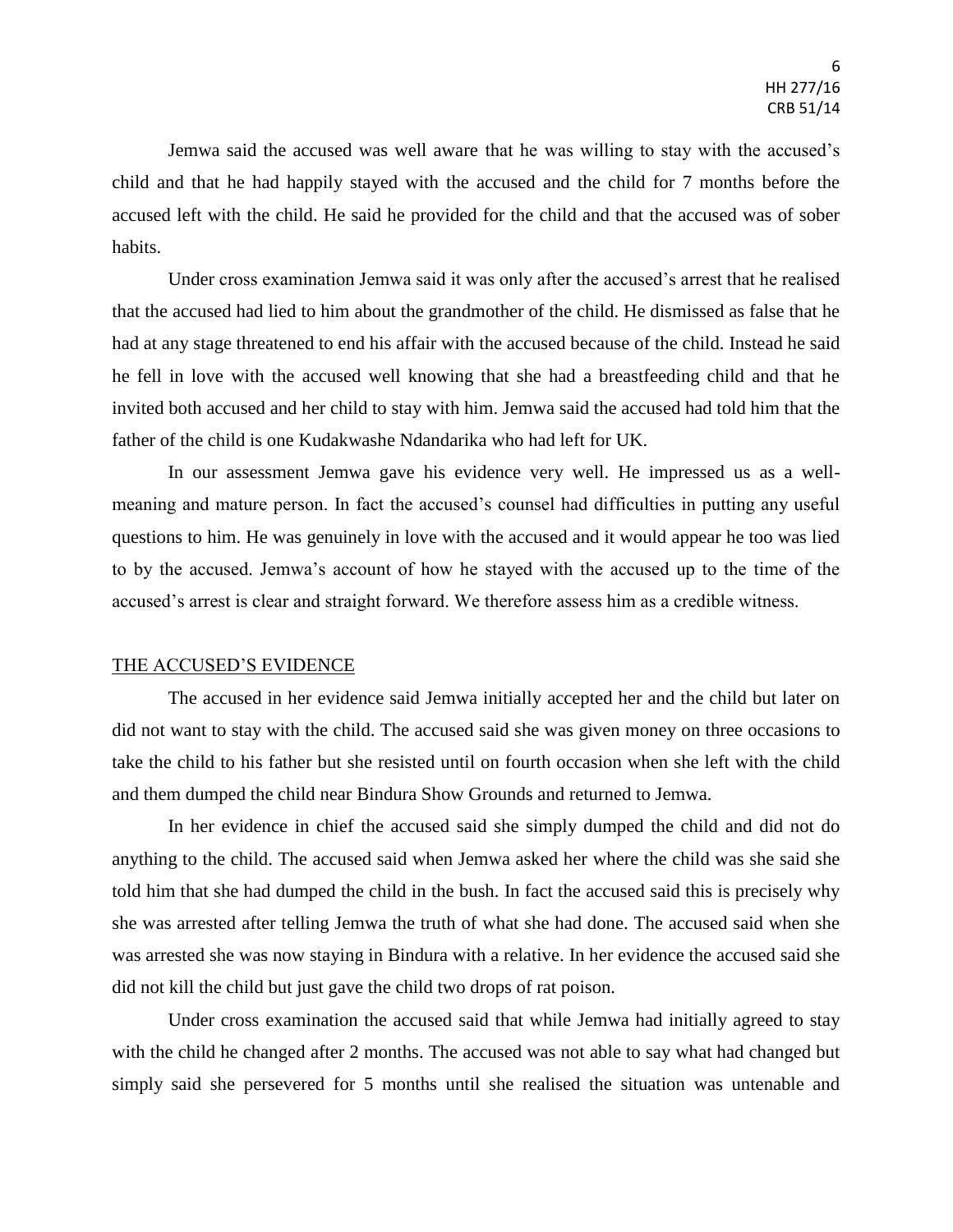decided to dump the child. The accused grudgingly accepted that she administered rat poison to the child but denied strangling the child. The accused under cross examination said she told her friend that she had dumped the child and that it is this friend who caused her arrest. Later she changed and said after dumping the child she went and reported to the police.

Our view is that the accused is a very untruthful witness. She seemed to be determined not to tell the truth at all.

Initially in her evidence she said she went back to Jemwa after dumping the child and told Jemwa she had dumped the child hence she was arrested. Accused later changed and said after dumping the child she did not return to Jemwa but went to stay with a friend in Bindura. Accused was now saying it is the friend whom she told about dumping the child who caused her arrest. Accused still shifted ground and said she reported herself to the Police. It is clear that the accused is lying hence these different versions. The admitted evidence clearly shows how accused was arrested some weeks after dumping the child.

In her evidence the accused tried to disown her confirmed warned and cautioned statement. This was after it had been pointed out to her that her evidence in chief is at variance with her confirmed warned and cautioned statement. Again accused could not meaningfully distance herself from the contents of her warned and cautioned statement.

The accused seemed even to be unwilling to tell the truth of what she did to the child. In her defence outline she admitted committing the offence but hiding behind diminished responsibility. In her evidence in chief she said she did nothing to the child. She later on admitted administering rat poison but denied strangling the child. The accused only admitted under intense cross examination that she was aware of the fatal effect of administering rat poison to the child.

The cause of death of the child is very clear. The child was strangled and suffocated. The intention of the accused which she grudgingly admitted was to kill the child. The body of the child was discovered on 17 July 2005 and the accused was only arrested in August 2005.

In her defence outline accused said she did not know the father of the child. However she told Jemwa that the father of the child is one Kudakwashe. In her evidence she said the father of the child is one Tinashe. Again this shows that accused is untruthful.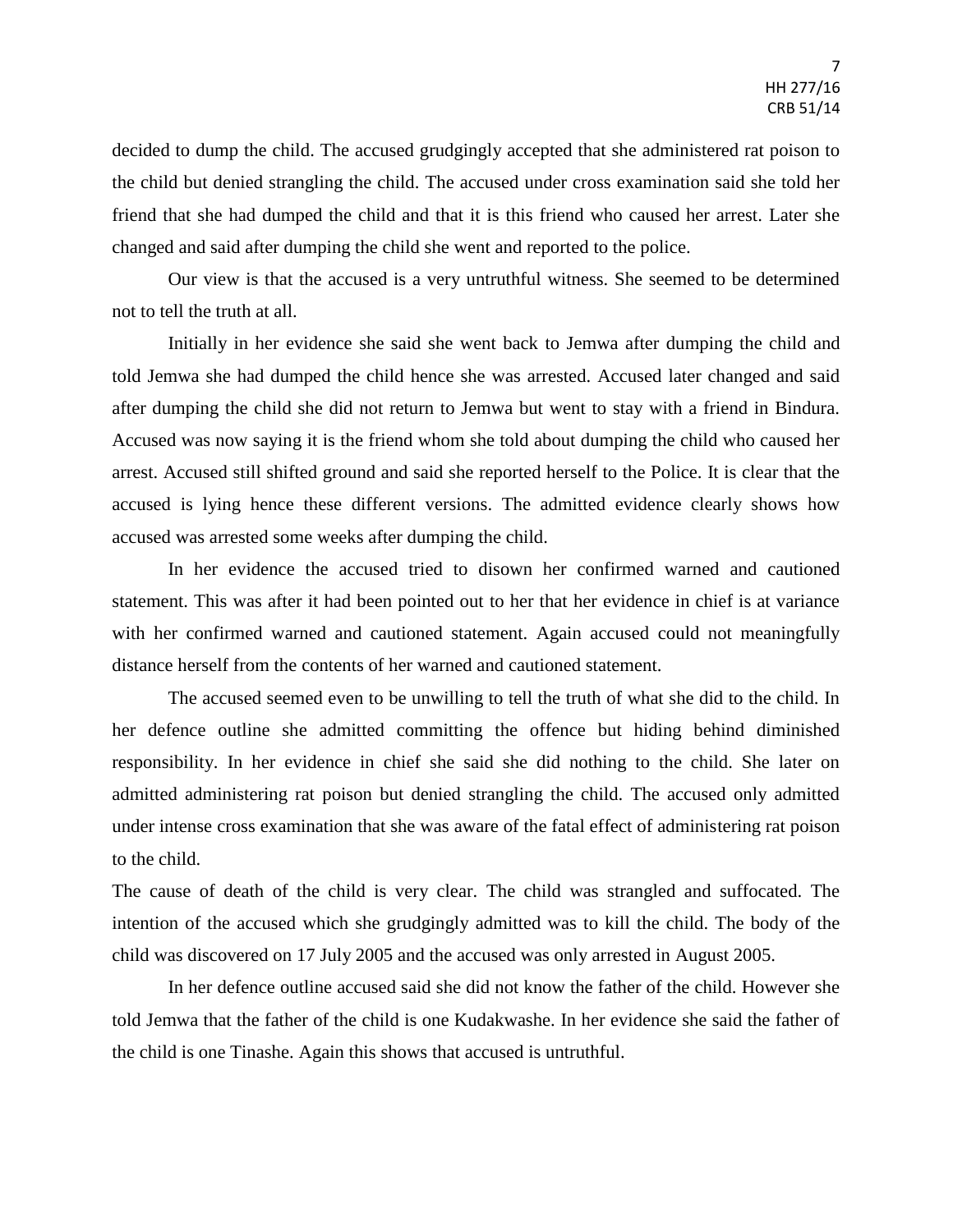The fact of the matter is that the accused was a person who was simply unwilling to tell the truth even to Jemwa her live in boyfriend. This explains why she came out with the story of a none existant grandmother of the child. This explains why she lied about the whereabouts of the child to Jemwa and her friend that the child was at SOS Children's home in Bindura. In court the accused continued with her consistency of being untruthful.

The issue of diminished responsibility in terms of s 218 of the Criminal Law (Codification and Reform) Act [*Chapter 9:23*] is not a defence to a charge of murder but is simply mitigatory.

The learned author JOHN REID ROWLAND in Criminal Law in Zimbabwe at 12-12 (d) has this to say on the aspect of diminished responsibility:

"If the accused's mental condition at the time of the offence does not satisfy the requirements of insanity, but was abnormal, he will be legally responsible for the offence and must be convicted. However, if his mental condition, although falling short of legal insanity, prevented the accused from forming the intent required for the crime charge, he may, if such verdict is competent, be convicted of a less crime. Thus, in a murder trial a successful plea of diminished responsibility reduces the crime of murder to one of culpable homicide".

On the facts before us the accused has not successfully raised the plea of diminished responsibility. The accused's evidence is tainted with deliberate and well calculated falsehoods. The accused's lies cannot be construed as diminished responsibility. While her upbringing may not have been the best there is nothing to suggest that this seriously affected her mental state. Jemwa described her as a normal person. The two doctors did not find anything amiss with her mental state. We also did not find anything wrong with the accused other than that she is an incorrigible liar.

The truth of the matter is that the accused strangled her child as she seemed not interested to be burdened with the responsibility of motherhood. This explains why she even left Jemwa who was willing to look after the child.

We are unanimous that the accused is guilty of murder as defined in s 47 (1) (a) of the Criminal Law (Codification and Reform) Act [*Chapter 9:23*] which relates to murder with actual intent.

VERDICT : Guilty of contravention s 47 (1) (a) of the Criminal Law (Codification and Reform) Act [*Chapter 9:23*] :- Murder with actual intent.